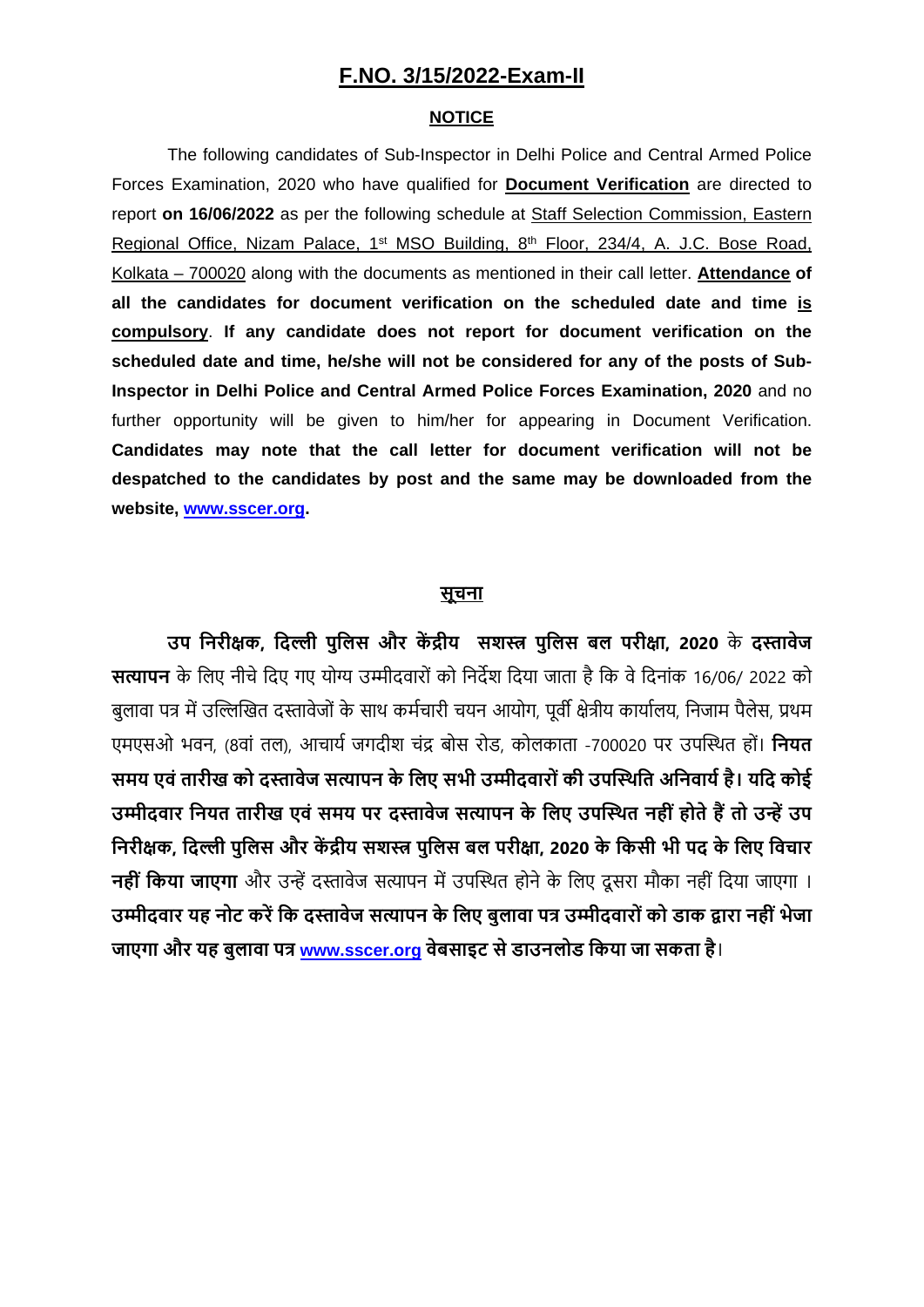## **Schedule for Document Verification of candidates of Sub-Inspector in Delhi Police and Central Armed Police Forces Examination, 2020:-**

# <u>उप निरीक्षक, दिल्ली पुलिस और केंद्रीय सशस्त्र पुलिस बल परीक्षा, 2020 के उम्मीदवारों के दस्तावेज़</u> **स�ापन की समय सारणी**:-

| SI. No.<br>क्रम संख्या | <b>ROLL</b><br><b>Number</b><br>क्रमांक | <b>NAME</b><br>नाम        | <b>REPORTING</b><br><b>TIME</b><br>रिपोर्टिंग टाइम |
|------------------------|-----------------------------------------|---------------------------|----------------------------------------------------|
| $\mathbf{1}$           | 4205000002                              | <b>RAVI KUMAR SAW</b>     | 10:00 AM                                           |
| $\overline{2}$         | 4205000084                              | MADHU SUDAN DEY           | 10:00 AM                                           |
| 3                      | 4205000300                              | NITHRANJAN KUMAR SAW      | 10:00 AM                                           |
| 4                      | 4205000860                              | <b>ARVEEN KUMAR</b>       | 10:00 AM                                           |
| 5                      | 4205001573                              | <b>SUMIT SAGAR</b>        | 10:00 AM                                           |
| 6                      | 4205001655                              | SURAJ KUMAR GUPTA         | 10:00 AM                                           |
| $\overline{7}$         | 4205002820                              | <b>DHANANJAY KUMAR</b>    | 10:00 AM                                           |
| 8                      | 4205003633                              | <b>ABHISHEK TIWARY</b>    | 10:00 AM                                           |
| 9                      | 4205003727                              | <b>SURAJ KUMAR</b>        | 10:00 AM                                           |
| 10                     | 4205003977                              | JITENDRA KUMAR SINGH      | 10:00 AM                                           |
| 11                     | 4205004335                              | <b>MANISH KUMAR</b>       | 10:00 AM                                           |
| 12                     | 4205004470                              | RICHA KUMARI              | 10:00 AM                                           |
| 13                     | 4205005184                              | PRAKASH KUMAR MANDAL      | 10:00 AM                                           |
| 14                     | 4205005307                              | <b>SUMAN KUMAR SINGH</b>  | 10:00 AM                                           |
| 15                     | 4205005765                              | SUNNY KERKETTA            | 10:00 AM                                           |
| 16                     | 4205006026                              | RUPAK KUMAR UPADHYAY      | 10:00 AM                                           |
| 17                     | 4205006094                              | MUKESH MANDAL             | 10:00 AM                                           |
| 18                     | 4205006596                              | VISHWAJEET BHARDWAJ       | 10:00 AM                                           |
| 19                     | 4205007259                              | RAJIV RANJAN SINGH        | 10:00 AM                                           |
| 20                     | 4205007268                              | <b>SUMITRA SOREN</b>      | 10:00 AM                                           |
| 21                     | 4205007647                              | RAHUL KUMAR SHARMA        | 10:00 AM                                           |
| 22                     | 4205009593                              | PRASHANT SHEKHAR          | 10:00 AM                                           |
| 23                     | 4205009772                              | <b>SANJIT KUMAR</b>       | 10:00 AM                                           |
| 24                     | 4205010201                              | <b>RAHUL KUMAR</b>        | 10:00 AM                                           |
| 25                     | 4205010341                              | <b>SOURAV KUMAR SINGH</b> | 10:00 AM                                           |
| 26                     | 4205010857                              | <b>RAJAN RAJ ORAON</b>    | 10:00 AM                                           |
| 27                     | 4205010978                              | <b>SHINKI KUMARI</b>      | 10:00 AM                                           |
| 28                     | 4205011035                              | VISHNU GIRI               | 10:00 AM                                           |
| 29                     | 4205011116                              | <b>GUDDU SINGH RATHOR</b> | 10:00 AM                                           |
| 30                     | 4205011284                              | SANJEET KUMAR NEERAJ      | 10:00 AM                                           |
| 31                     | 4205011609                              | <b>AJEET KUMAR</b>        | 10:00 AM                                           |
| 32                     | 4205011760                              | <b>ARJUN KUMAR</b>        | 10:00 AM                                           |
| 33                     | 4205011812                              | RAJ KISHORE KUMAR         | 10:00 AM                                           |
| 34                     | 4205011953                              | BIDHAN CHANDRA RAJHANS    | 10:00 AM                                           |
| 35                     | 4205012032                              | AAYUSHI KUMARI            | 10:00 AM                                           |
| 36                     | 4205012226                              | ROHIT KACHHAP             | 10:00 AM                                           |
| 37                     | 4205012383                              | RAJESH KUMAR MAHATO       | 10:00 AM                                           |
| 38                     | 4205012415                              | <b>SUJIT HEMBROM</b>      | 10:00 AM                                           |
| 39                     | 4205013300                              | ABHIRAG MEHTA             | 10:00 AM                                           |
| 40                     | 4205013326                              | ROSHAN RANJAN BHENGRA     | 10:00 AM                                           |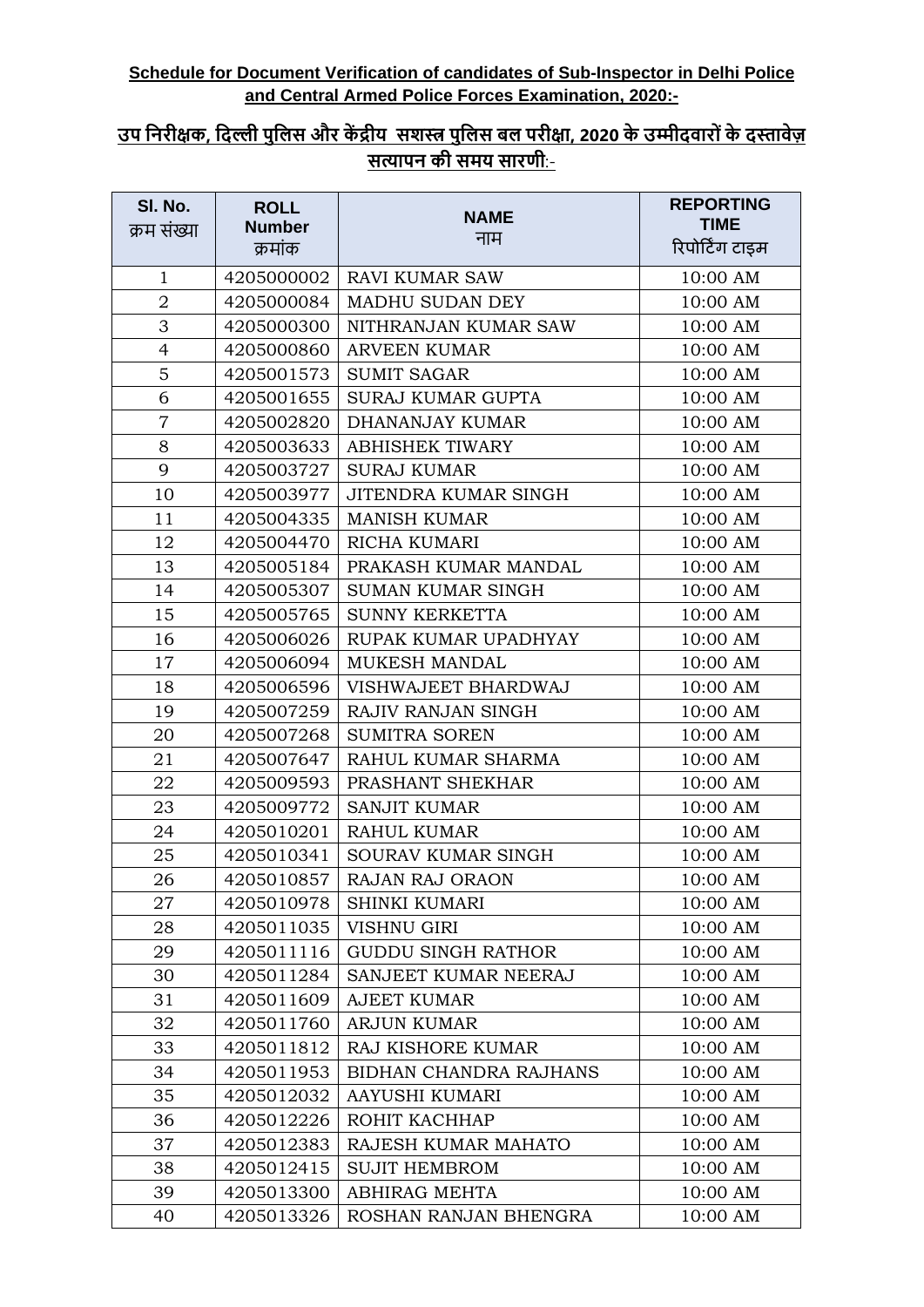| SI. No.<br>क्रम संख्या | <b>ROLL</b><br><b>Number</b> | <b>NAME</b><br>नाम                 | <b>REPORTING</b><br><b>TIME</b> |
|------------------------|------------------------------|------------------------------------|---------------------------------|
|                        | क्रमांक                      |                                    | रिपोर्टिंग टाइम                 |
| 41                     | 4205013956                   | <b>SOURAV SINGH</b>                | 12:00 NOON                      |
| 42                     | 4205013999                   | PURUSHOTTAM KUMAR<br><b>SHARMA</b> | 12:00 NOON                      |
| 43                     | 4205014037                   | MD ZIAUL HAQ SHAH                  | 12:00 NOON                      |
| 44                     | 4205014462                   | SOURABH KUMAR MAHTO                | 12:00 NOON                      |
| 45                     | 4205014785                   | <b>DEEPAK KUMAR</b>                | 12:00 NOON                      |
| 46                     | 4205015463                   | PRINCE KUMAR TIWARY                | 12:00 NOON                      |
| 47                     | 4205015627                   | KAVITA KACHHAP                     | 12:00 NOON                      |
| 48                     | 4205015636                   | UTTAM KUMAR BHAIYA                 | 12:00 NOON                      |
| 49                     | 4205015637                   | PAWAN KUMAR                        | 12:00 NOON                      |
| 50                     | 4205015662                   | <b>SUMIT KUMAR SONI</b>            | 12:00 NOON                      |
| 51                     | 4205015723                   | AMAN KUMAR AGRAWAL                 | 12:00 NOON                      |
| 52                     | 4205015876                   | <b>ANMOL KUMAR</b>                 | 12:00 NOON                      |
| 53                     | 4205016245                   | MAHESH PRASAD GUPTA                | 12:00 NOON                      |
| 54                     | 4205016355                   | <b>BILASH KUMAR</b>                | 12:00 NOON                      |
| 55                     | 4205016497                   | NAVEEN PREMDAN BARLA               | 12:00 NOON                      |
| 56                     | 4205016575                   | AMAN KUMAR CHOUDHARY               | 12:00 NOON                      |
| 57                     | 4205016840                   | <b>UPENDRA KUMAR</b>               | 12:00 NOON                      |
| 58                     | 4205017080                   | ANIKET KUMAR SINGH                 | 12:00 NOON                      |
| 59                     | 4205017179                   | <b>VISHAL KUMAR</b>                | 12:00 NOON                      |
| 60                     | 4410000497                   | RAJESH KUMAR JHA                   | 12:00 NOON                      |
| 61                     | 4410001020                   | <b>VISHAL BHAGAT</b>               | 12:00 NOON                      |
| 62                     | 4410001120                   | <b>RAJESH SINGH</b>                | 12:00 NOON                      |
| 63                     | 4410001222                   | DEEPJYOTI BISWAS                   | 12:00 NOON                      |
| 64                     | 4410001495                   | MANISH KUMAR SINGH                 | 12:00 NOON                      |
| 65                     | 4410001886                   | <b>CHINMOY DAS</b>                 | 12:00 NOON                      |
| 66                     | 4410002349                   | ABHIJIT PRASAD SHAW                | 12:00 NOON                      |
| 67                     | 4410002476                   | <b>ABHINAV KUMAR</b>               | 12:00 NOON                      |
| 68                     | 4410002779                   | AMAN KUMAR SINGH                   | 12:00 NOON                      |
| 69                     | 4410003333                   | NISHA KAMBLI BHAGAT                | 12:00 NOON                      |
| 70                     | 4410003368                   | <b>KUMAR SANU</b>                  | 12:00 NOON                      |
| 71                     | 4410003405                   | <b>ANAND SHAW</b>                  | 12:00 NOON                      |
| 72                     | 4410003879                   | PINKI BHAGAT                       | 12:00 NOON                      |
| 73                     | 4410003890                   | <b>MONIMOY HALDER</b>              | 12:00 NOON                      |
| 74                     | 4410003994                   | <b>AYUSHI SHARMA</b>               | 12:00 NOON                      |
| 75                     | 4410004272                   | AMAL KUMAR KOLEY                   | 12:00 NOON                      |
| 76                     | 4410004616                   | PURAN MAL GADRI                    | 12:00 NOON                      |
| 77                     | 4410005196                   | <b>ANISH PRASAD</b>                | 12:00 NOON                      |
| 78                     | 4410006570                   | <b>SACHIN KUMAR</b>                | 12:00 NOON                      |
| 79                     | 4410007311                   | <b>SURAJ KUMAR SINGH</b>           | 12:00 NOON                      |
| 80                     | 4410008324                   | <b>SUJIT ROY</b>                   | 12:00 NOON                      |
| 81                     | 4410009045                   | RAHUL KUMAR SINGH                  | 02:30 PM                        |
| 82                     | 4410009326                   | <b>AMIT KUMAR ROY</b>              | 02:30 PM                        |
| 83                     | 4410009959                   | RAUSHAN KUMAR PANDEY               | 02:30 PM                        |
| 84                     | 4410010249                   | <b>BRAJESH KUMAR</b>               | 02:30 PM                        |